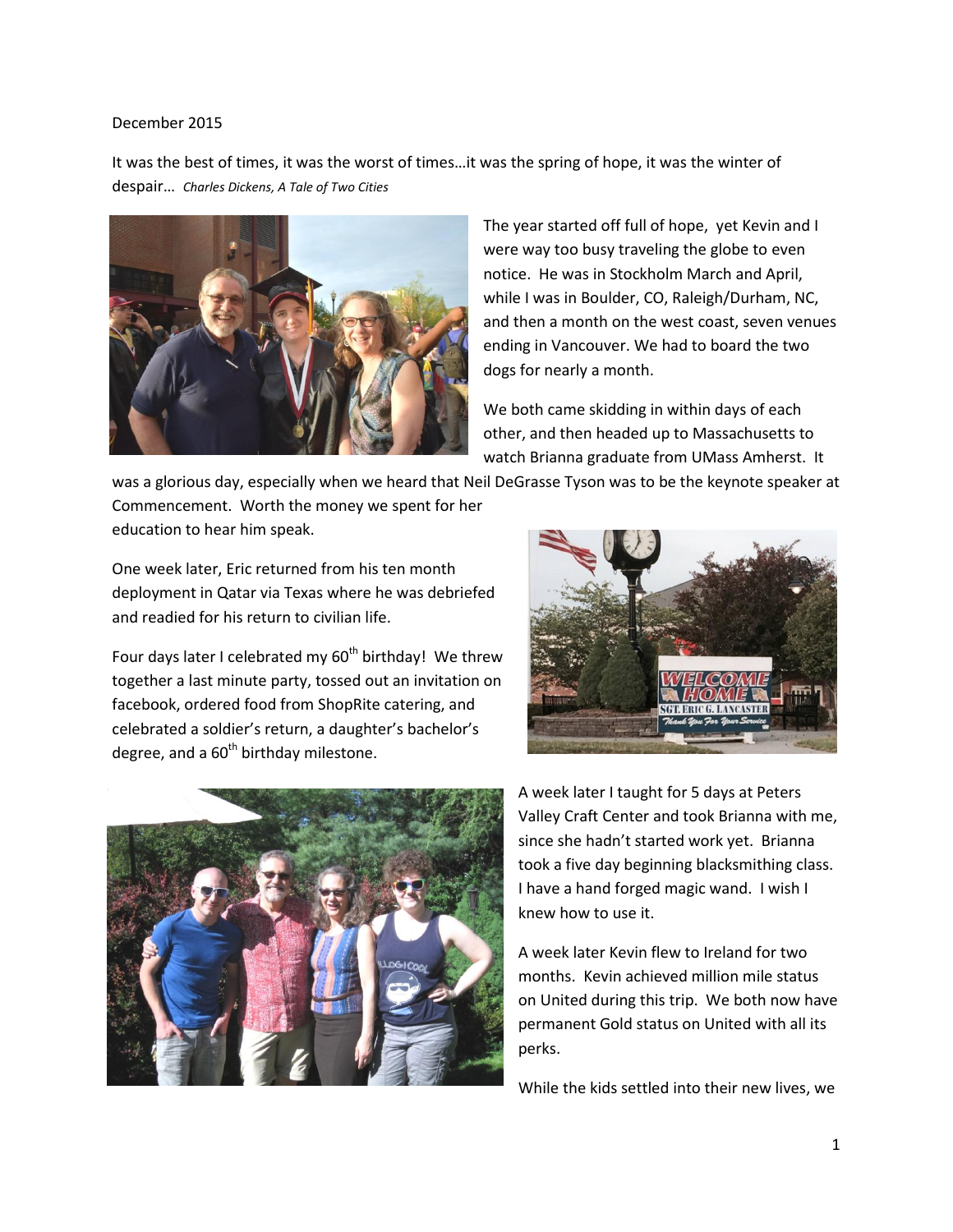all adjusted to having them back home. Brianna managed to find a job working at Cedar Grove animal hospital within five days of her return home, and Eric tried to navigate his way back to reality. He described his deployment this way, "I hated every minute of it and would do it again in a heartbeat". He was promoted to sergeant while he was deployed. He resumed his job at Target in July. We are all so very proud of both of them.





In July I took a long needed vacation, a real vacation, and with my sister, flew to Copenhagen, and then on to an island called Ven in the Øresund Strait between Landskrona and Copenhagen, to stay for 10 days with one of my oldest and dearest friends, Annika, who was a Swedish exchange student living with our family my senior year of high school. Our  $60<sup>th</sup>$  birthdays were four days apart. To say this was the most perfect vacation would be an understatement. I came home renewed and ready to face the world!

The rest of the summer flew by, teaching, traveling and the end of August I returned to Peters Valley to teach another 5 day workshop and this time I took Kevin with me. He was able to take a low light photography course. It was one of the best experiences I've ever had there as an instructor and having Kevin there a part of it made it extra special.

The day after we returned from the Valley our world came to a screeching halt. Kevin was diagnosed with stage 3 esophageal cancer. He was also eventually diagnosed with unrelated thyroid cancer, but in the total scheme of things, no one is very worried about that.

And thus life took us all down that rabbit hole of seeking out opinions, second opinions, recommendations for doctors, interviews, tests, tests, and more tests. I traveled most of September to Maine, New Hampshire and Kansas. Juggling all of this and my work commitments kept me teetering on the edge of insanity. My first thought was to cancel everything but that was neither realistic nor practical. And so when I wasn't available, our lovely, strong, wonderful children stepped up to the plate, and grew up very fast.

By mid October treatment had begun, chemo every week and radiation every day for 5 weeks. Kevin was treated at Hackensack University Hospital, a world renowned treatment center for cancer, but the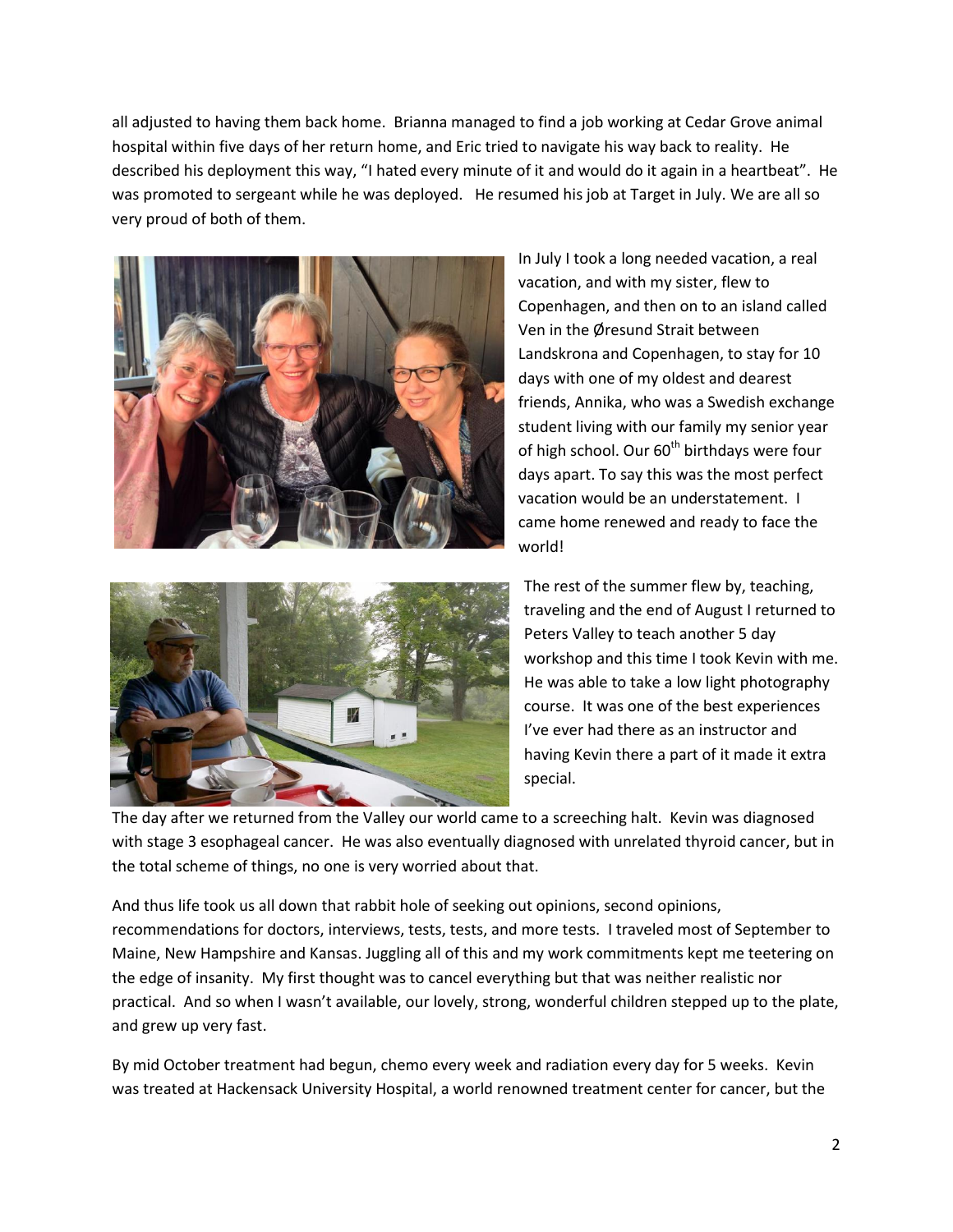commute was long and dreary. Infusion days were also long. Mostly Kevin slept and I got a lot of knitting done. Friends occasionally stepped in to take Kevin to radiation, and we are forever grateful for those angels. As Kevin neared the end of treatment, the effects finally took their toll, and he began to have extreme difficulty eating and holding down food. He lost most of his hair and about 50 pounds. And once again, I had a heavy travel schedule booked for November, first to the west coast and then almost immediately to Florida.

Without listing all the sordid details, let's just say that this period was probably the darkest for Kevin, and really for all of us; three trips to the ER, two by ambulance, one after Kevin collapsed in a Home Depot trying to buy me a new dishwasher. Challenging isn't a strong enough word.

Thanksgiving was a time of gathering, and giving thanks and my sisters descended upon us with food and family in tow. It meant a lot to us to have them here and we are forever grateful that we could all be together.



Kevin is beginning to improve and to be able to eat again. Many more doctors visits and tests are still to come. The long term prognosis for esophageal cancer isn't great. But for now, we are seeing the light at the end of a really dark tunnel. And yet in spite of everything there is so much to be grateful for. Both kids are home, which is huge. They are ready and able to help as their job schedules allow. The support, prayers and comfort from the local community, local churches, friends, family, the fiber